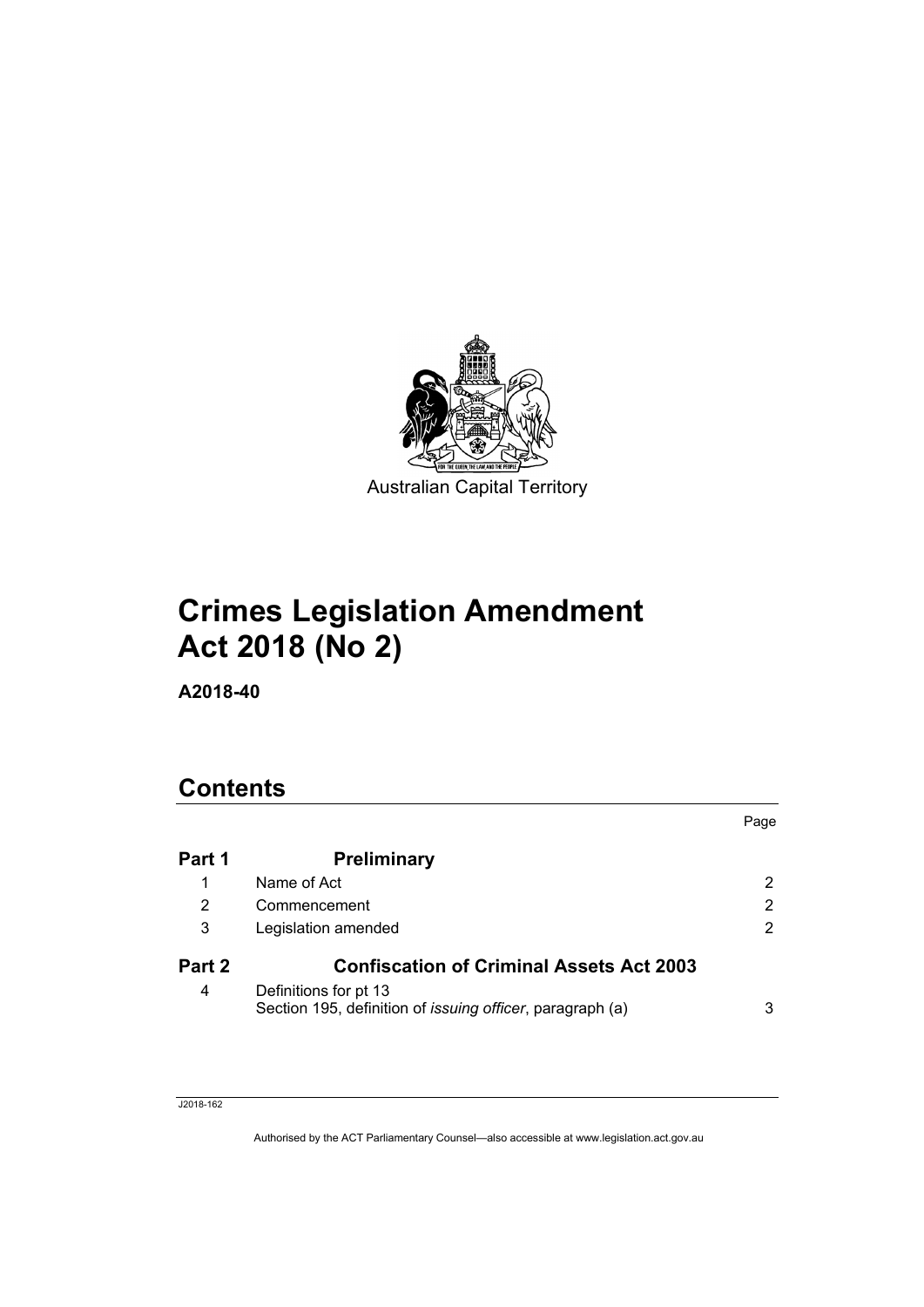| ×<br>۰.<br>۰, |
|---------------|
|---------------|

| Part 3 | <b>Crimes Act 1900</b>                                                                     |                |
|--------|--------------------------------------------------------------------------------------------|----------------|
| 5      | Definitions for pt 10<br>Section 185, definition of <i>issuing officer</i> , paragraph (a) | 4              |
| Part 4 | <b>Crimes (Child Sex Offenders) Act 2005</b>                                               |                |
| 6      | Entry and search warrant—application<br>Section 116C (1)                                   | 5              |
| 7      | Section 116C (1)                                                                           | 5              |
| 8      | Section 116C (4)                                                                           | 5              |
| 9      | What an entry and search warrant may authorise<br>Section 116H (3) (a)                     | 6              |
| 10     | Extension and amendment of entry and search warrant<br>Section 116I (4)                    | 6              |
| 11     | Section 116I (5)                                                                           | 6              |
| 12     | Revocation of entry and search warrant<br>Section 116J (2)                                 | 6              |
| 13     | Section 116J (3)                                                                           | $\overline{7}$ |
| 14     | Further amendments, mentions of Magistrates Court                                          | $\overline{7}$ |
|        |                                                                                            |                |
| Part 5 | <b>Crimes (Surveillance Devices) Act 2010</b>                                              |                |
| 15     | Who may issue warrants?<br>Section 10 (1), new note                                        | 8              |
| 16     | Dictionary, new definition of judge                                                        |                |
| Part 6 | <b>Drugs of Dependence Act 1989</b>                                                        |                |
| 17     | Search warrants<br>Section 187 (1), definition of <i>issuing officer</i> , paragraph (a)   | 9              |
| Part 7 | <b>Legislation Act 2001</b>                                                                |                |
| 18     | Penalty units<br>Section 133 (2) and example and note                                      |                |
| Part 8 | <b>Magistrates Court Act 1930</b>                                                          |                |
| 19     | Court may waive committal proceedings<br>New section 88B (1A) to (1C)                      | 8<br>10<br>11  |

contents 2 Crimes Legislation Amendment Act 2018 (No 2)

A2018-40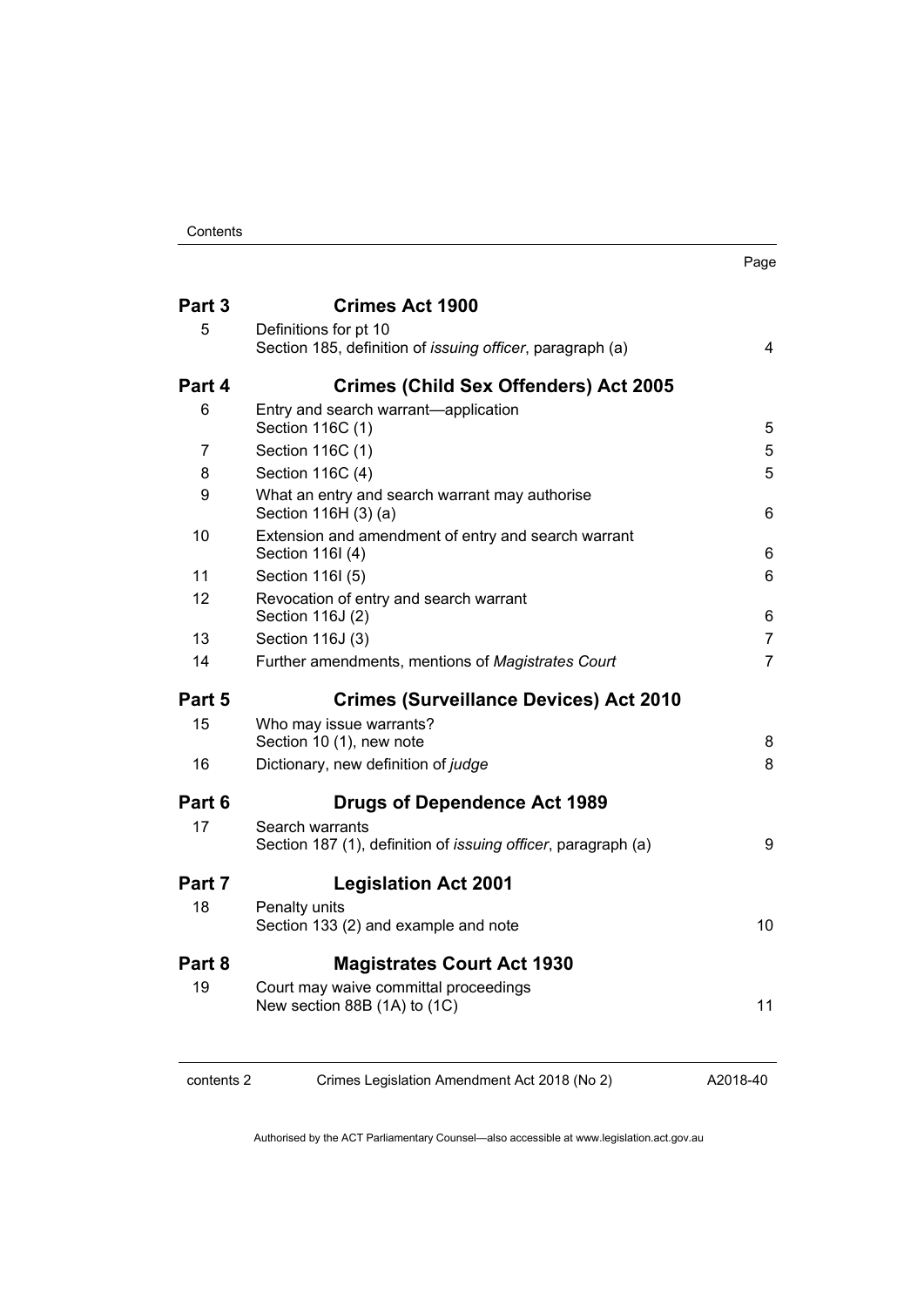**Contents** 

## **Part 9 [Supreme Court Act 1933](#page-15-0)**

20 [Back-up and related offences](#page-15-1) [Section 68D \(1\) \(a\) \(i\)](#page-15-1) 12

Page

A2018-40

Crimes Legislation Amendment Act 2018 (No 2)

contents 3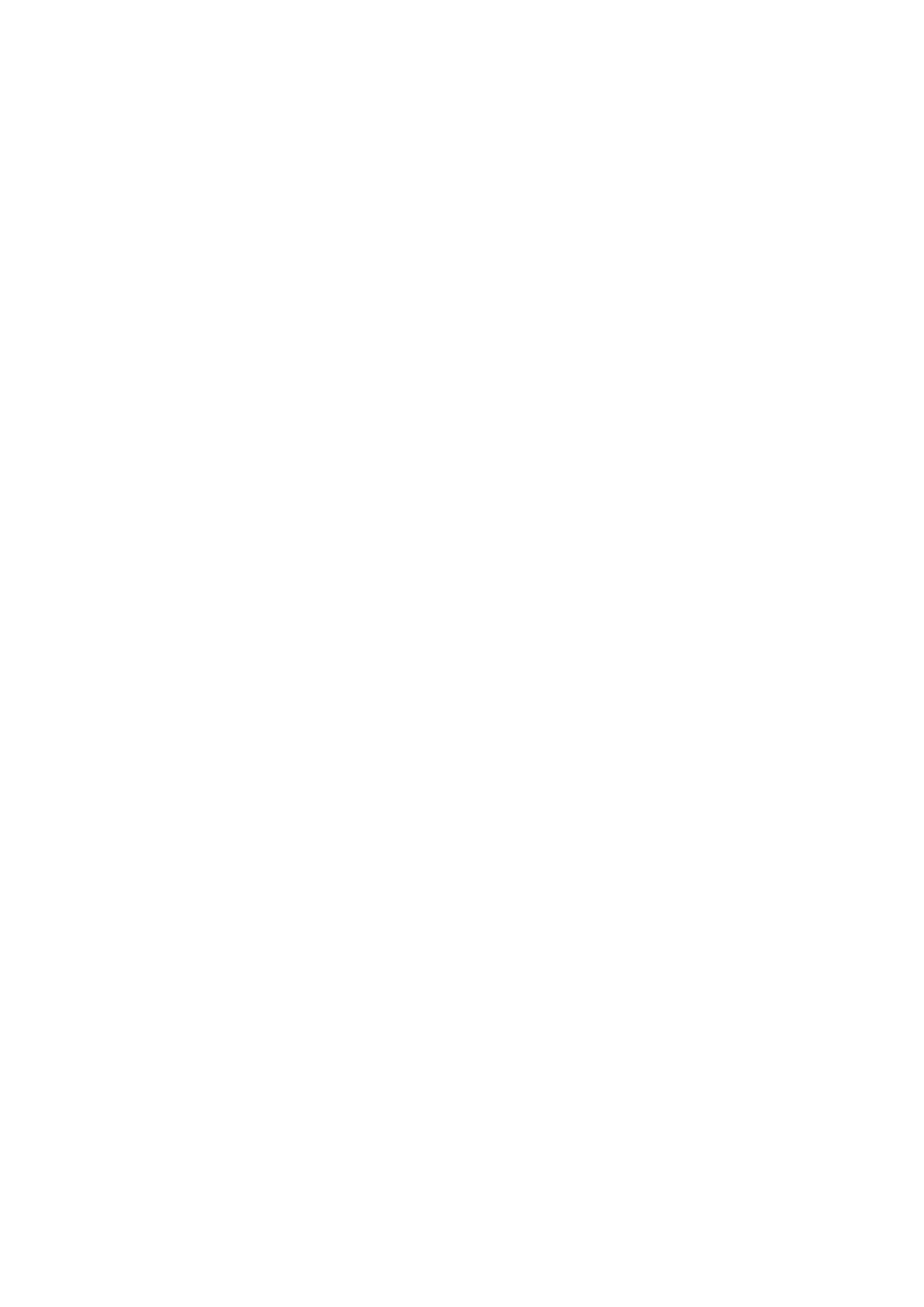

# **Crimes Legislation Amendment Act 2018 (No 2)**

**A2018-40**

I

An Act to amend legislation about crimes, and for other purposes

The Legislative Assembly for the Australian Capital Territory enacts as follows:

J2018-162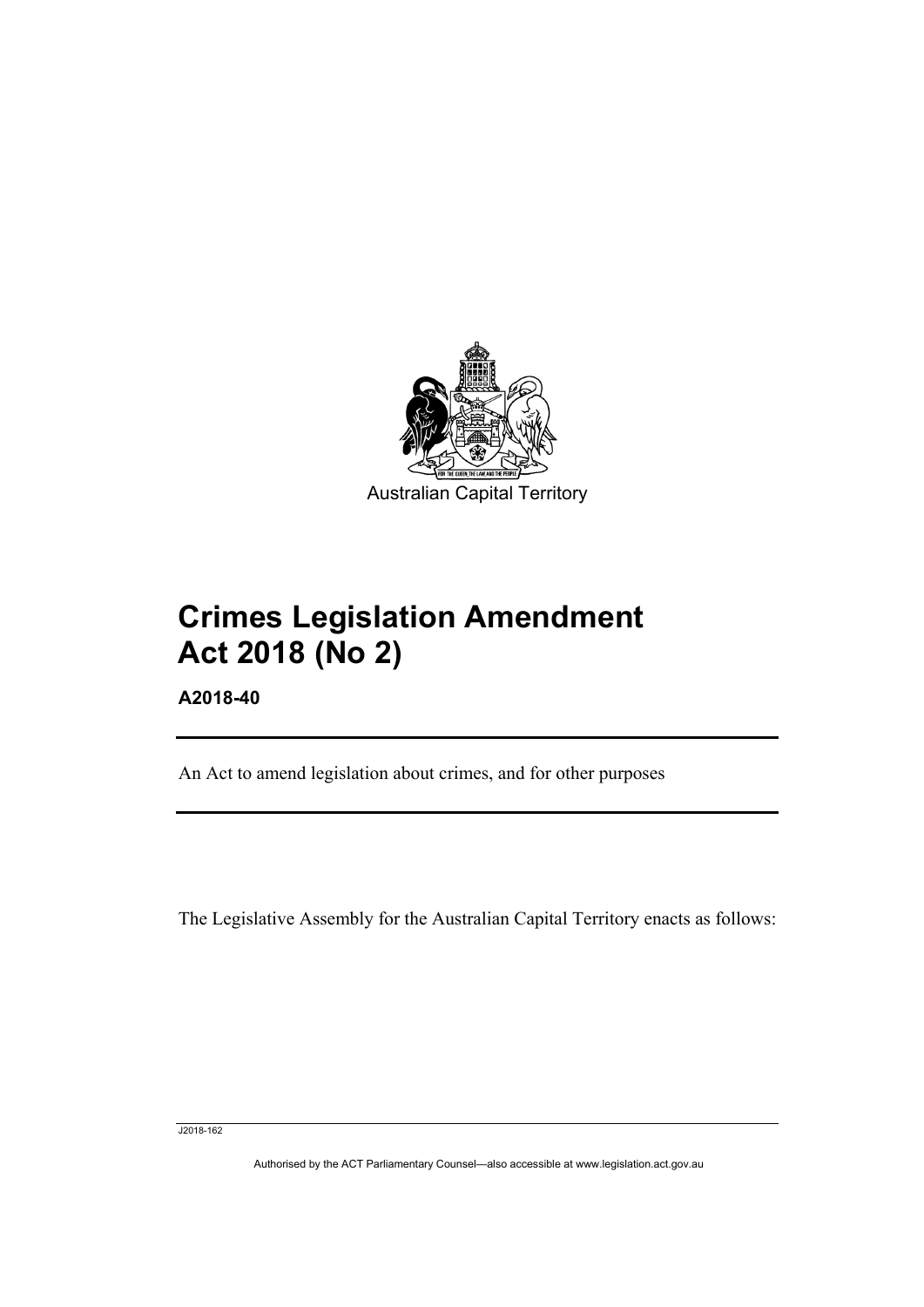#### Part 1 **Preliminary**

Section 1

# <span id="page-5-0"></span>**Part 1 Preliminary**

#### <span id="page-5-1"></span>**1 Name of Act**

This Act is the *Crimes Legislation Amendment Act 2018 (No 2)*.

#### <span id="page-5-2"></span>**2 Commencement**

This Act commences on the day after its notification day.

*Note* The naming and commencement provisions automatically commence on the notification day (see [Legislation Act,](http://www.legislation.act.gov.au/a/2001-14) s 75 (1)).

### <span id="page-5-3"></span>**3 Legislation amended**

This Act amends the following legislation:

- *[Confiscation of Criminal Assets Act 2003](http://www.legislation.act.gov.au/a/2003-8)*
- *[Crimes Act 1900](http://www.legislation.act.gov.au/a/1900-40)*
- *[Crimes \(Child Sex Offenders\) Act](http://www.legislation.act.gov.au/a/2005-30) 2005*
- *[Crimes \(Surveillance Devices\) Act 2010](http://www.legislation.act.gov.au/a/2010-23)*
- *[Drugs of Dependence Act 1989](http://www.legislation.act.gov.au/a/alt_a1989-11co)*
- *[Legislation Act 2001](http://www.legislation.act.gov.au/a/2001-14)*
- *[Magistrates Court Act 1930](http://www.legislation.act.gov.au/a/1930-21)*
- *[Supreme Court Act 1933](http://www.legislation.act.gov.au/a/1933-34)*.

A2018-40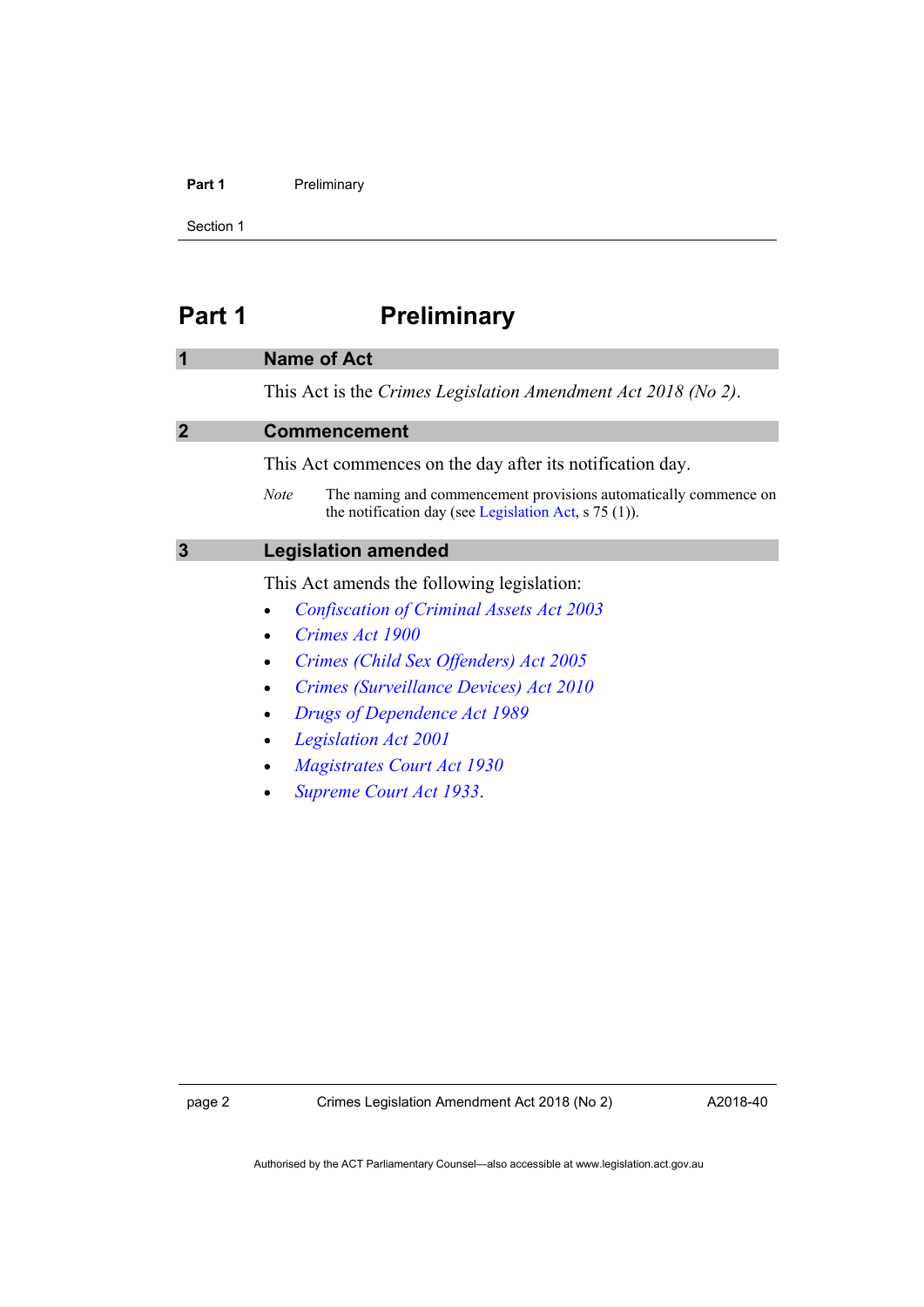Section 4

# <span id="page-6-0"></span>**Part 2 Confiscation of Criminal Assets Act 2003**

### <span id="page-6-1"></span>**4 Definitions for pt 13 Section 195, definition of** *issuing officer***, paragraph (a)**

*after*

a judge,

*insert*

the associate judge,

A2018-40

Crimes Legislation Amendment Act 2018 (No 2)

page 3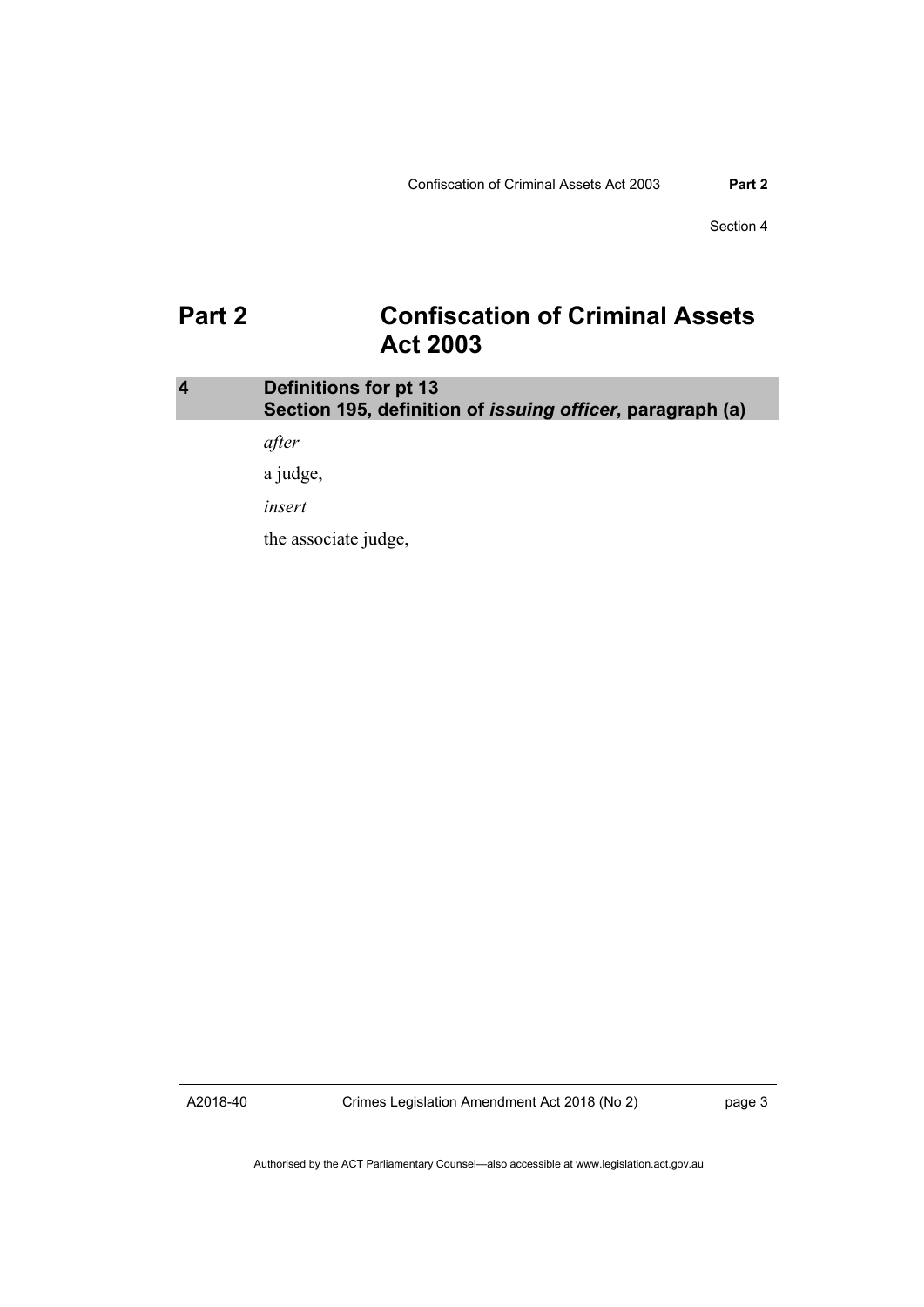#### **Part 3** Crimes Act 1900

Section 5

# <span id="page-7-0"></span>**Part 3 Crimes Act 1900**

## <span id="page-7-1"></span>**5 Definitions for pt 10 Section 185, definition of** *issuing officer***, paragraph (a)**

*after*

a judge,

*insert*

the associate judge,

page 4 Crimes Legislation Amendment Act 2018 (No 2)

A2018-40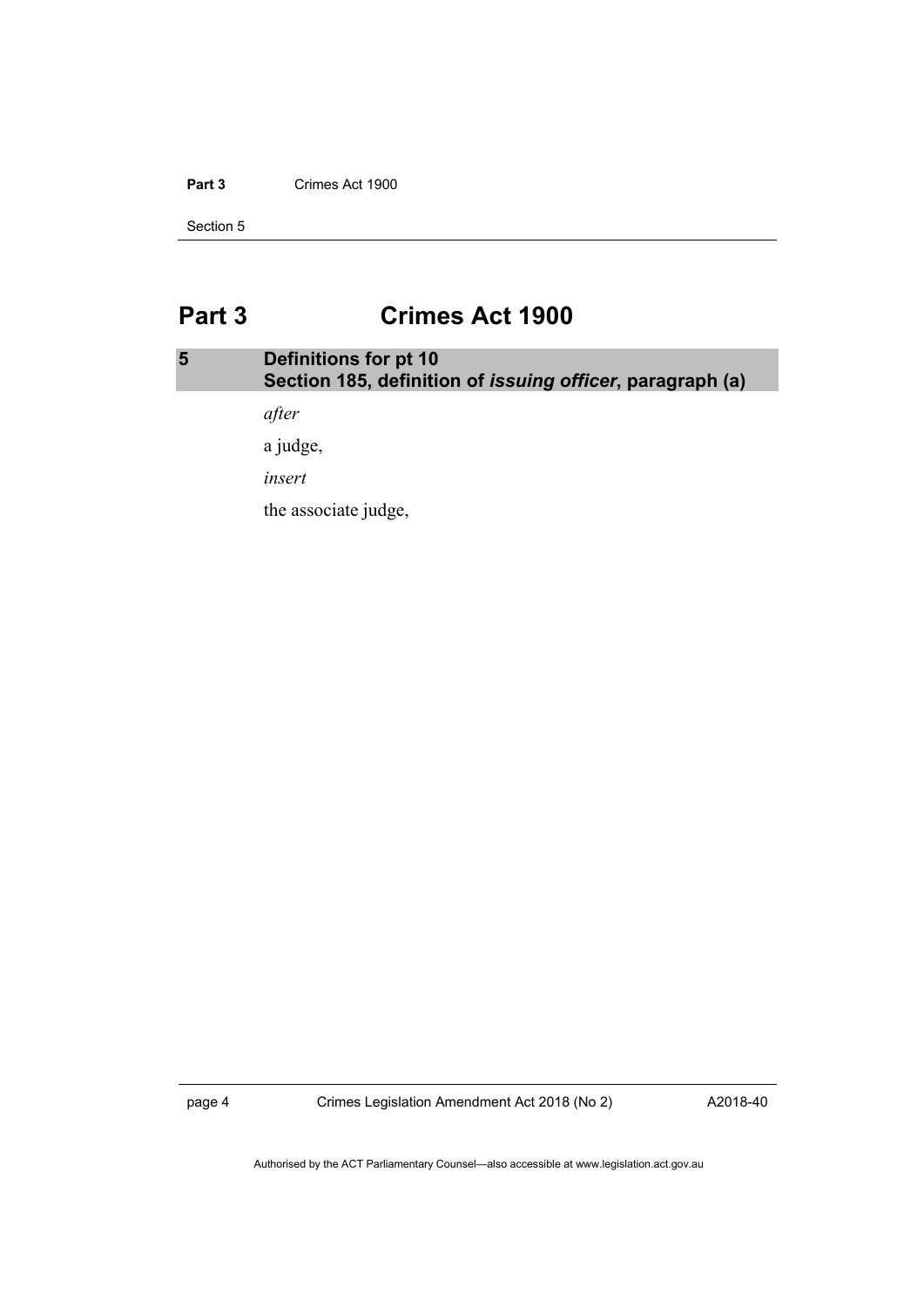# <span id="page-8-0"></span>**Part 4 Crimes (Child Sex Offenders) Act 2005**

<span id="page-8-3"></span><span id="page-8-2"></span><span id="page-8-1"></span>

| 6              | Entry and search warrant-application<br><b>Section 116C (1)</b> |
|----------------|-----------------------------------------------------------------|
|                | after                                                           |
|                | sergeant                                                        |
|                | insert                                                          |
|                | (the <i>applicant</i> )                                         |
| $\overline{7}$ | <b>Section 116C (1)</b>                                         |
|                | omit                                                            |
|                | the Magistrates Court                                           |
|                | substitute                                                      |
|                | a magistrate                                                    |
| 8              | <b>Section 116C (4)</b>                                         |
|                | omit                                                            |
|                | court                                                           |
|                | substitute                                                      |
|                | magistrate                                                      |
|                |                                                                 |

A2018-40

page 5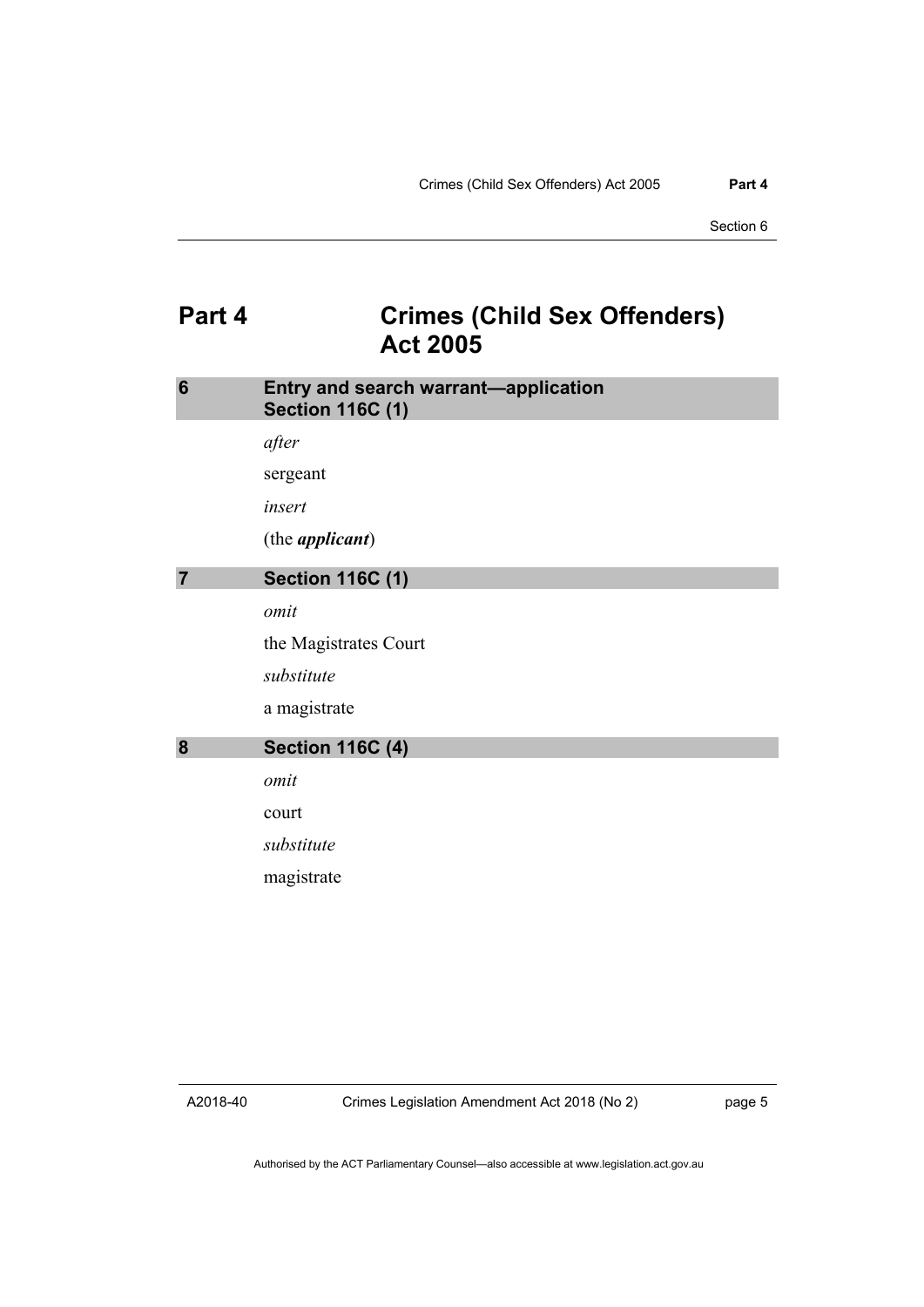#### **Part 4** Crimes (Child Sex Offenders) Act 2005

Section 9

### <span id="page-9-0"></span>**9 What an entry and search warrant may authorise Section 116H (3) (a)**

*omit*

court

*substitute*

magistrate

### <span id="page-9-1"></span>**10 Extension and amendment of entry and search warrant Section 116I (4)**

*omit*

The Magistrates Court

*substitute*

A magistrate

### <span id="page-9-2"></span>**11 Section 116I (5)**

#### *omit*

If the court grants the application, it must

*substitute*

If the magistrate grants the application, the magistrate must

<span id="page-9-3"></span>**12 Revocation of entry and search warrant Section 116J (2)**

*omit*

The court

*substitute*

A magistrate

page 6 Crimes Legislation Amendment Act 2018 (No 2)

A2018-40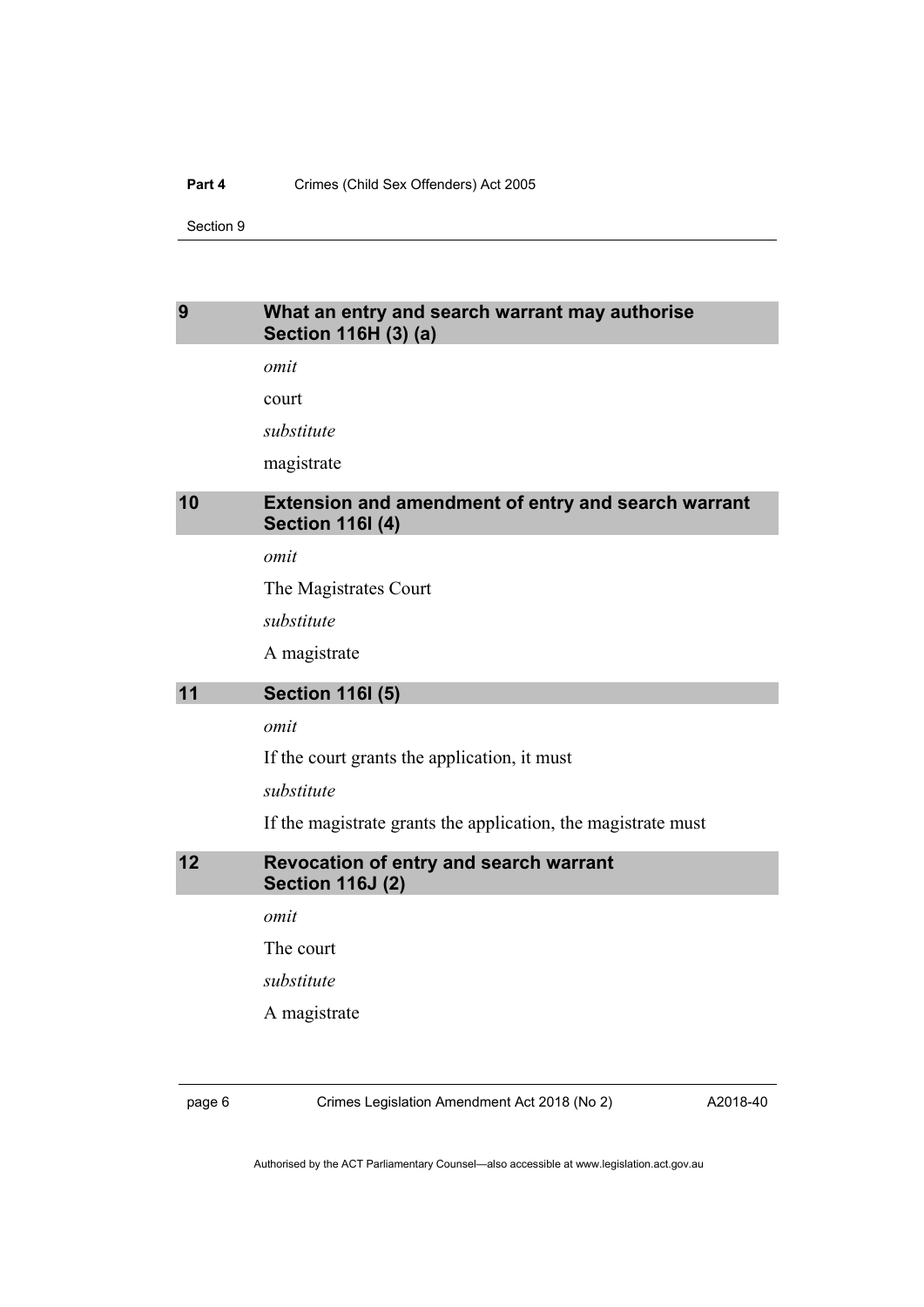Section 13

<span id="page-10-1"></span><span id="page-10-0"></span>

| 13 | <b>Section 116J (3)</b>                                  |  |  |
|----|----------------------------------------------------------|--|--|
|    | omit                                                     |  |  |
|    | The court                                                |  |  |
|    |                                                          |  |  |
|    | substitute                                               |  |  |
|    | The magistrate                                           |  |  |
| 14 | <b>Further amendments, mentions of Magistrates Court</b> |  |  |
|    | omit                                                     |  |  |
|    | Magistrates Court                                        |  |  |
|    | substitute                                               |  |  |
|    | magistrate                                               |  |  |
|    | in                                                       |  |  |
|    | section $116D(1)$                                        |  |  |
|    | section $116E(3)$                                        |  |  |
|    | section 116F                                             |  |  |
|    | section 116G $(2)$ and $(3)$                             |  |  |
|    | section $116H(1)$ (1)                                    |  |  |

• section  $116J(1)$ .

A2018-40

page 7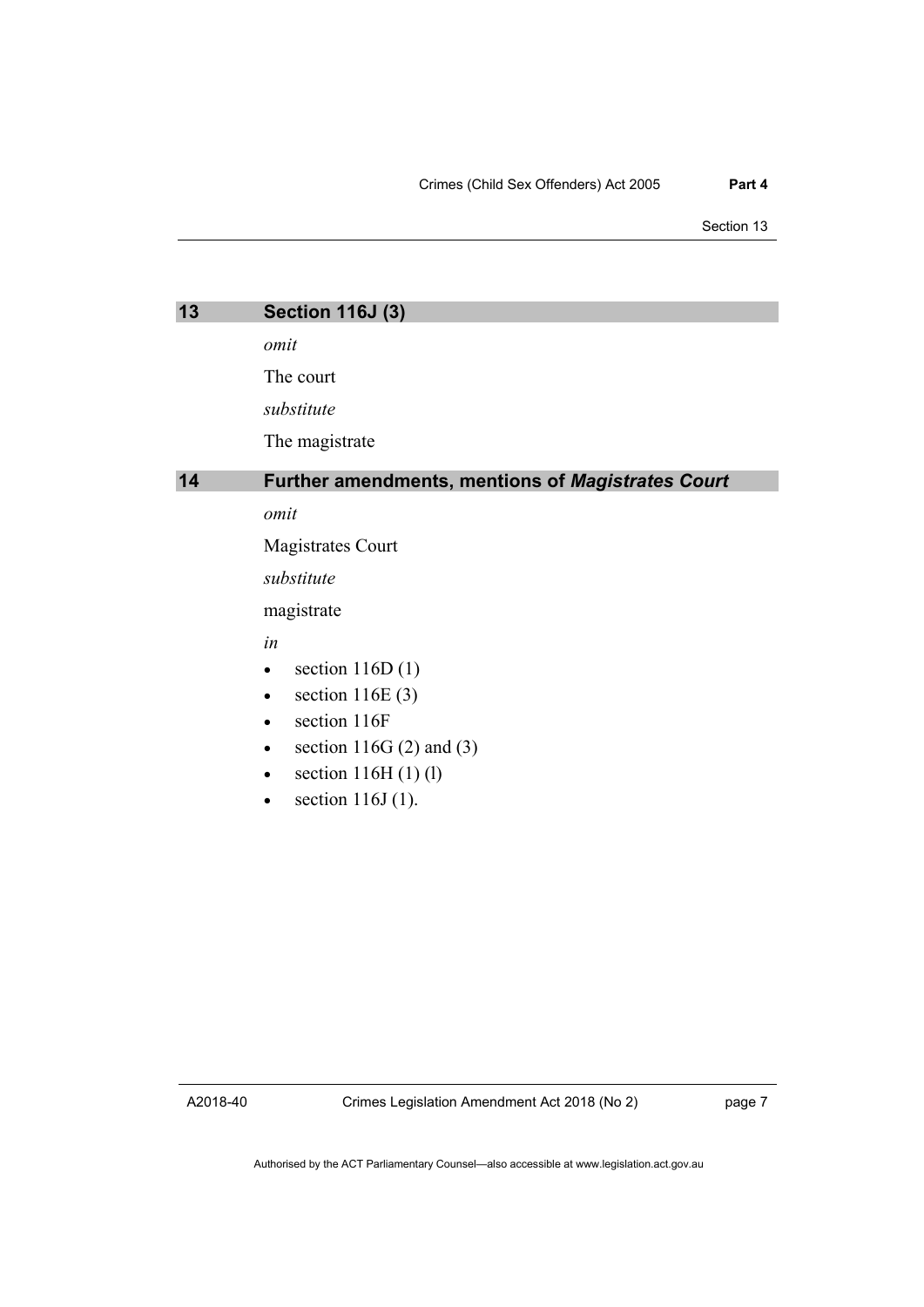#### Part 5 Crimes (Surveillance Devices) Act 2010

Section 15

# <span id="page-11-0"></span>**Part 5 Crimes (Surveillance Devices) Act 2010**

### <span id="page-11-1"></span>**15 Who may issue warrants? Section 10 (1), new note**

*insert*

*Note Judge* includes the associate judge (see dict).

#### <span id="page-11-2"></span>**16 Dictionary, new definition of** *judge*

*insert*

*judge* includes the associate judge.

page 8 Crimes Legislation Amendment Act 2018 (No 2)

A2018-40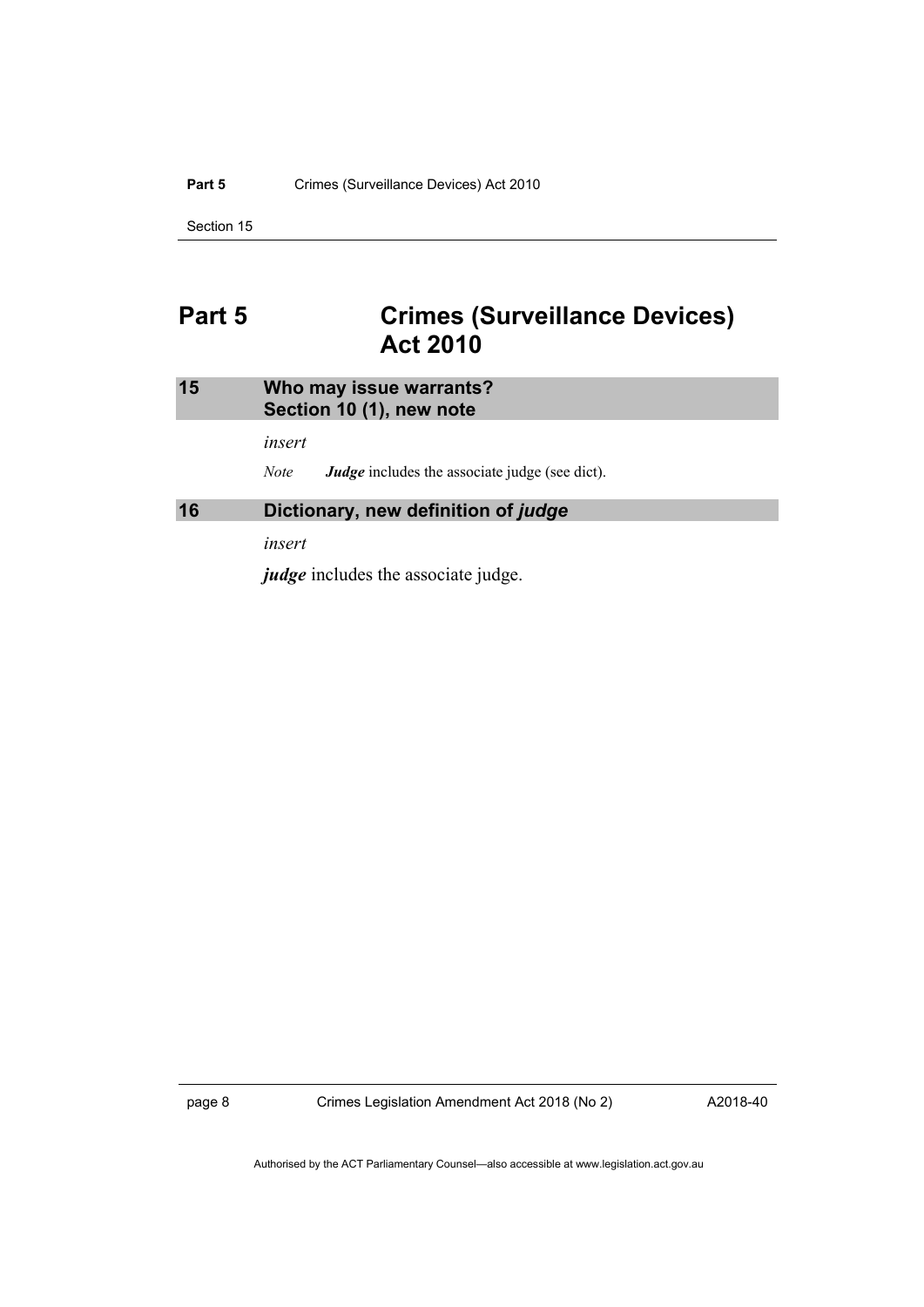# <span id="page-12-0"></span>**Part 6 Drugs of Dependence Act 1989**

### <span id="page-12-1"></span>**17 Search warrants Section 187 (1), definition of** *issuing officer***, paragraph (a)**

*after*

a judge,

*insert*

the associate judge,

A2018-40

Crimes Legislation Amendment Act 2018 (No 2)

page 9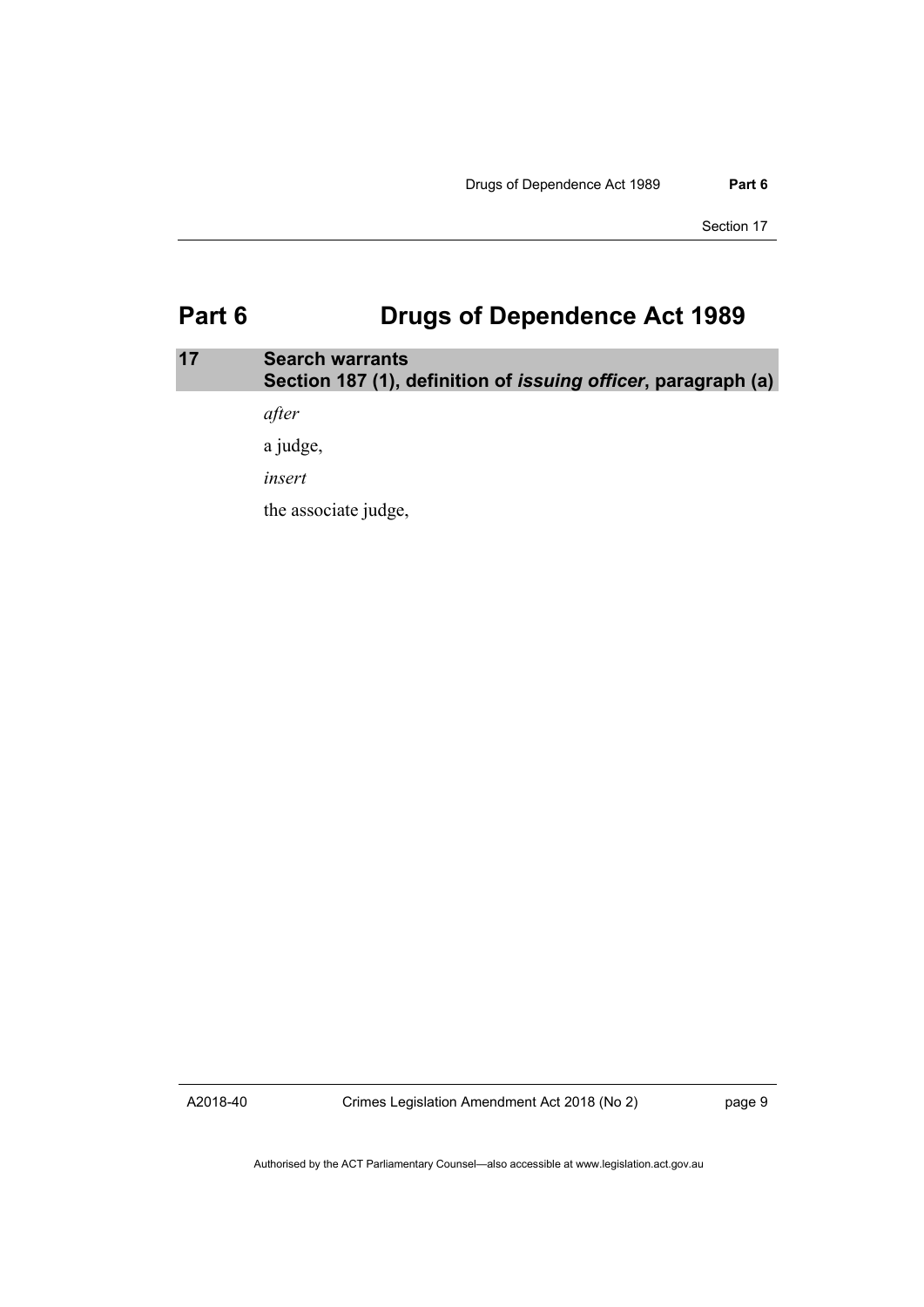#### Part 7 Legislation Act 2001

Section 18

# <span id="page-13-0"></span>**Part 7 Legislation Act 2001**

### <span id="page-13-1"></span>**18 Penalty units Section 133 (2) and example and note**

*substitute*

- (2) A *penalty unit* is—
	- (a) for an offence committed by an individual—\$160; or
	- (b) for an offence committed by a corporation—\$810.

#### **Example**

'Maximum penalty: 10 penalty units.' means that a person who is convicted of the relevant offence is liable to a maximum fine of 10 penalty units.

- If the person is an individual, the maximum fine is, therefore, \$1 600 (\$160 x 10).
- If the person is a corporation, the maximum fine is, therefore, \$8 100 (\$810 x 10).

A2018-40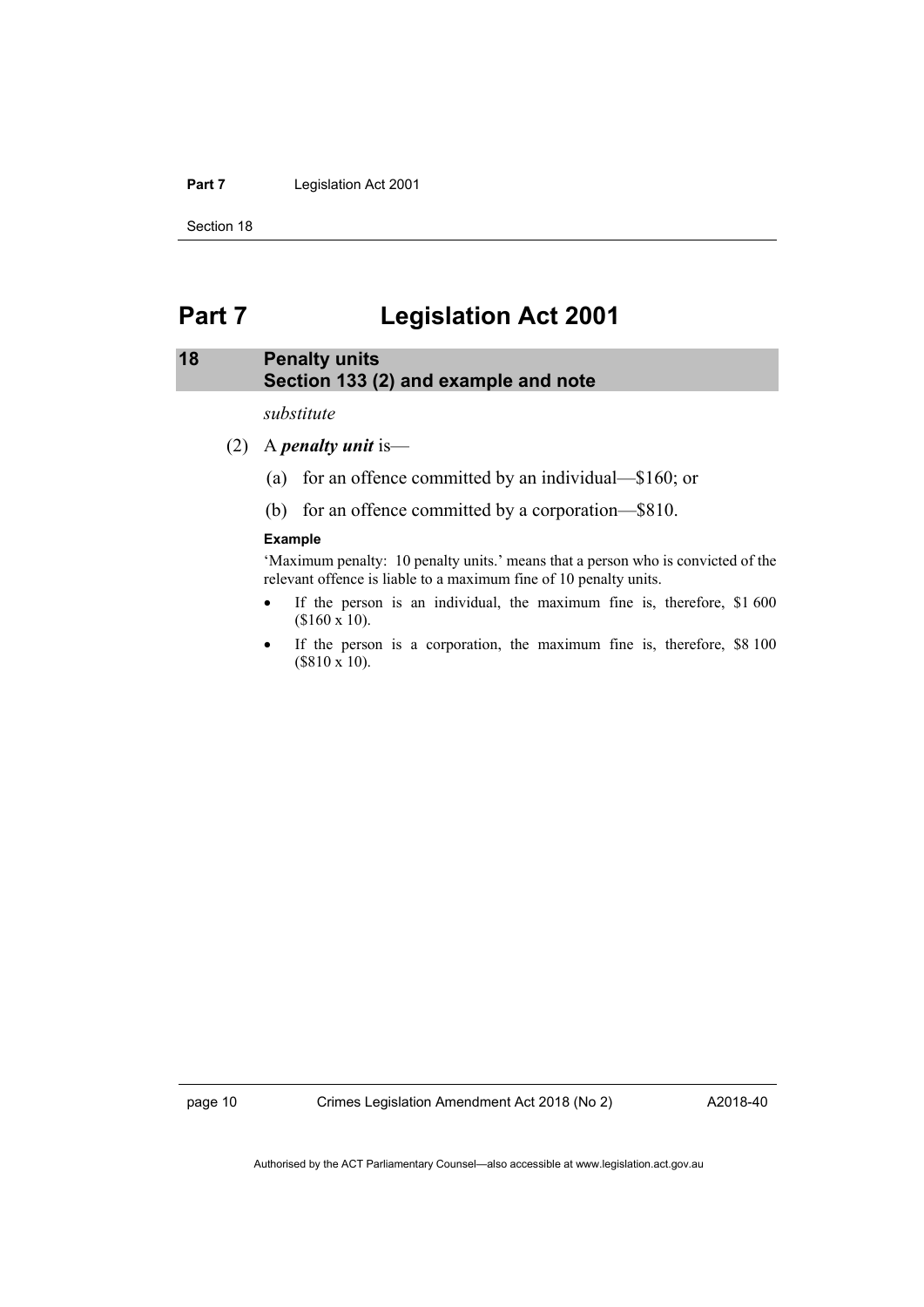# <span id="page-14-0"></span>**Part 8 Magistrates Court Act 1930**

### <span id="page-14-1"></span>**19 Court may waive committal proceedings New section 88B (1A) to (1C)**

#### *insert*

- (1A) If the court commits an accused person for trial under subsection (1) and the person has been charged with a back-up or related offence—
	- (a) the prosecutor must tell the court about the back-up or related offence; and
	- (b) the court must transfer the proceeding for the back-up or related offence to the Supreme Court, to be dealt with under the *[Supreme Court Act 1933](http://www.legislation.act.gov.au/a/1933-34)*, part 8.
- (1B) Subsection (1A) does not prevent the accused person being charged with an offence after committal under subsection (1).
- (1C) However, if the accused person is charged with a back-up or related offence after committal under subsection (1), the court must transfer the proceeding for the offence to the Supreme Court, to be dealt with under the *[Supreme Court Act 1933](http://www.legislation.act.gov.au/a/1933-34)*, part 8.

A2018-40

page 11